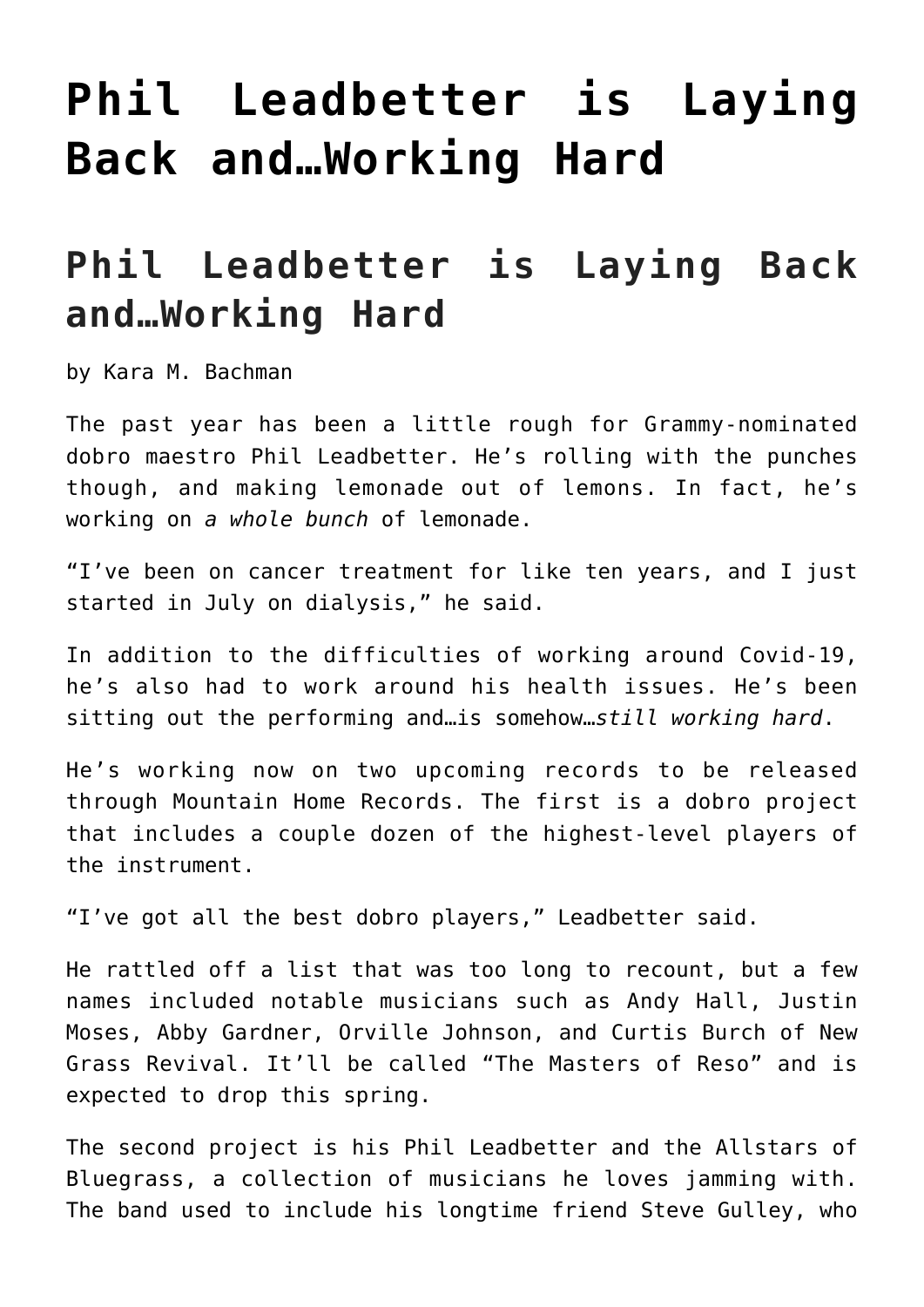passed away this past fall and whose loss has been particularly difficult for Leadbetter.

They used to travel together and were close friends. Gulley's replacement in the Allstars will be Gena Britt, perhaps best known for her work with Sister Sadie. She'll take over the bass but Leadbetter stresses that nobody, even a talent such as Britt, could take the place of his longtime bandmate and good friend who he still mourns.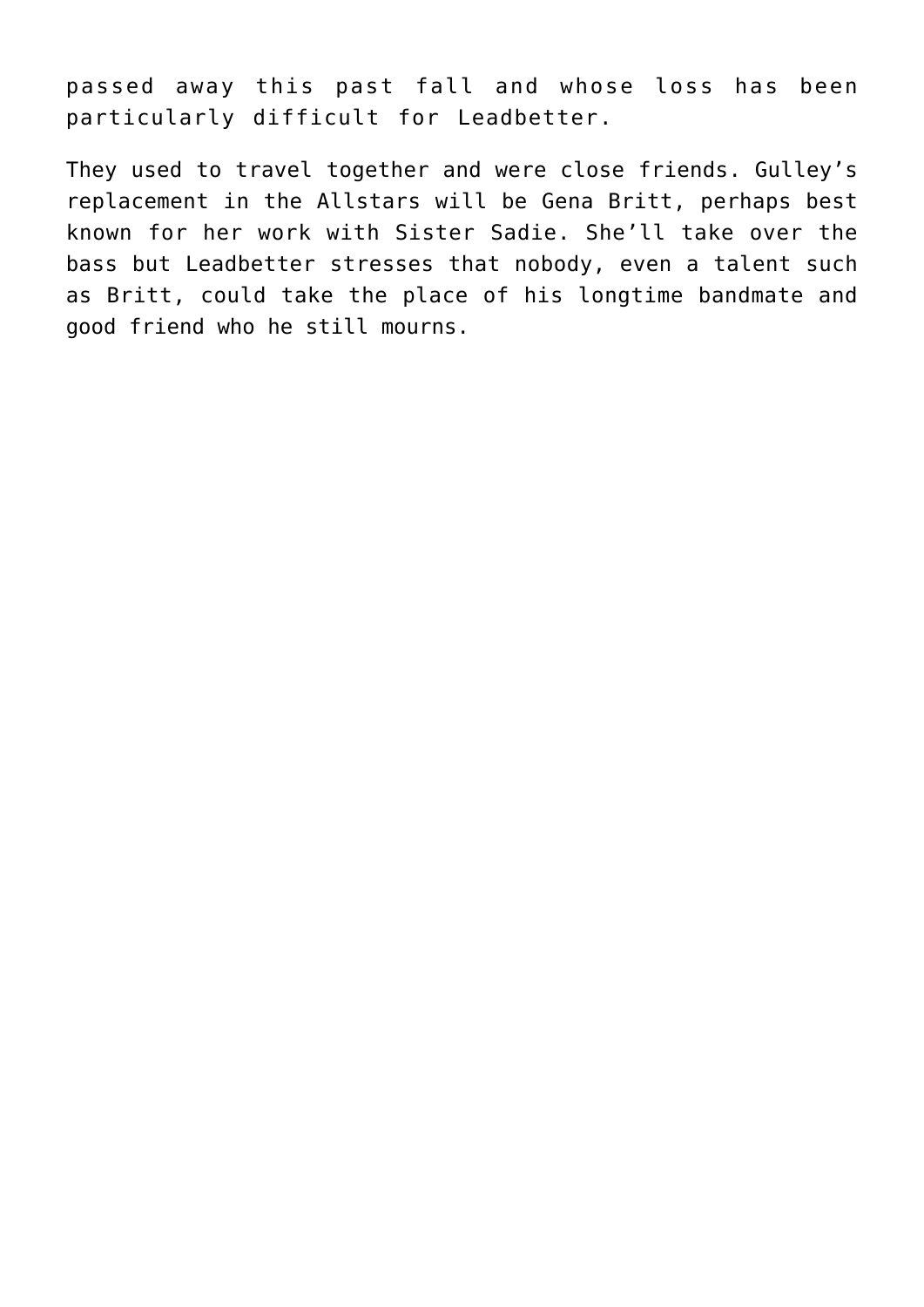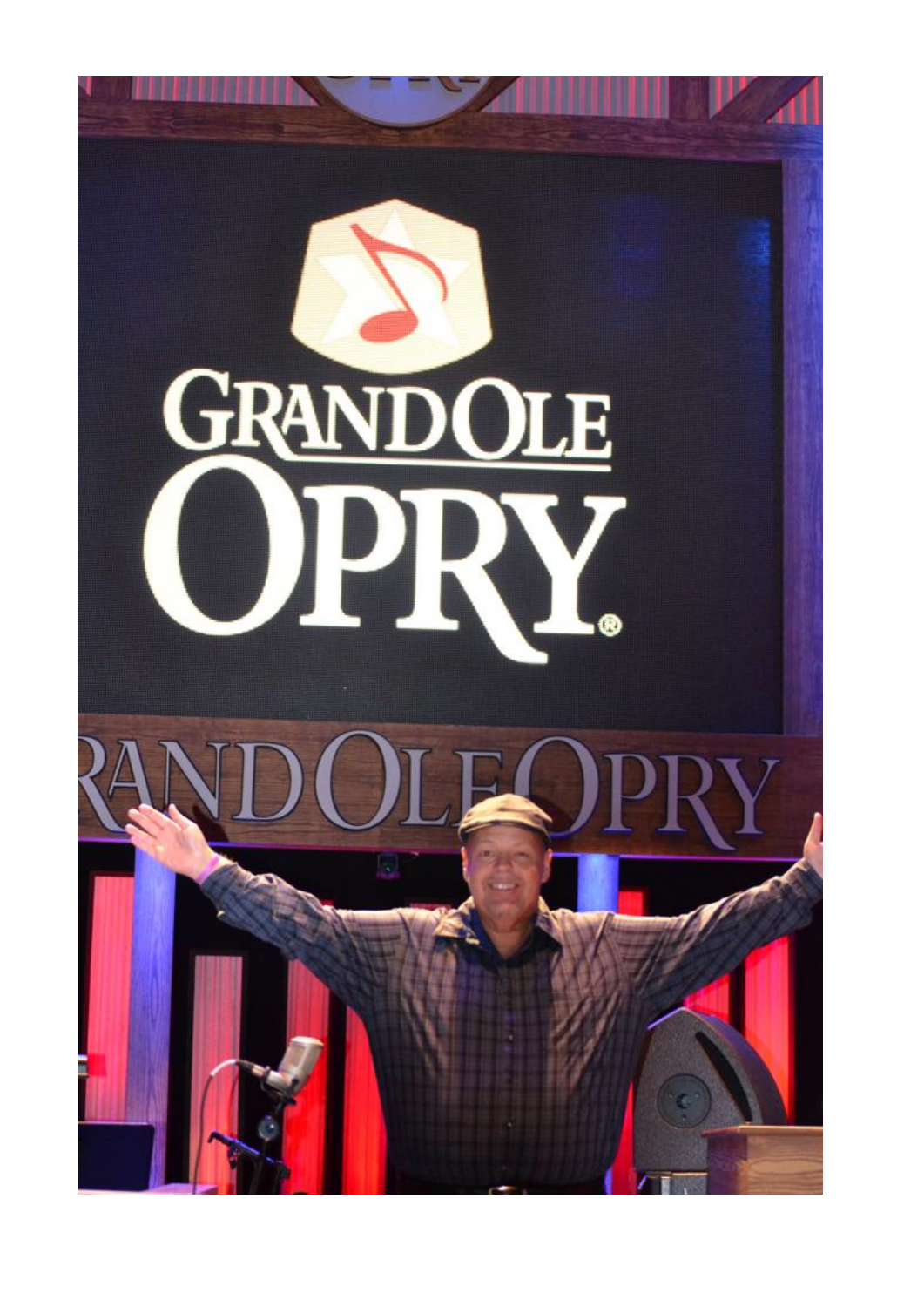He'll enter the studio to begin work on this other record sometime in April.

Both projects are helping him forget his health problems and personal losses. Leadbetter also has some cool stuff to look back on when he needs an uplift. For instance, …how many people can claim to have not one, but *TWO* guitars named after you?

*"I knew a guy I grew up with who went to work for Gibson," Leadbetter reminisced.*

He gave the company tips on what he'd like to see in an ideal instrument and was a big part of the creation of a new Gibson dobro. It ended up bearing his name.

"I got to be really good friends with Greg Rich at Gibson," he said.

Rich — who revived Gibson's banjo image

late 1980s and early 1990s — colorful and creative personality at the company. He left Gibson in the early 1990s and became the head creative honcho at Recording King, where he consulted Leadbetter when he was ready to design a great, yet affordable resonator.

"I gave him a plan…they came up with a prototype and then a final. Since then, it's been their {recording King's] bestselling resophonic guitar."

He said he and Rich both wanted to create something that wasn't expensive.

"I told Greg, I said, let's build something at around \$1,200." In Leadbetter's mind, this was affordable, as many dobros are priced in the \$3,000 to \$4,000 range. In the end, he was pleasantly surprised…Rich and his team got costs down so the Phil Leadbetter Signature Resonator model could be offered at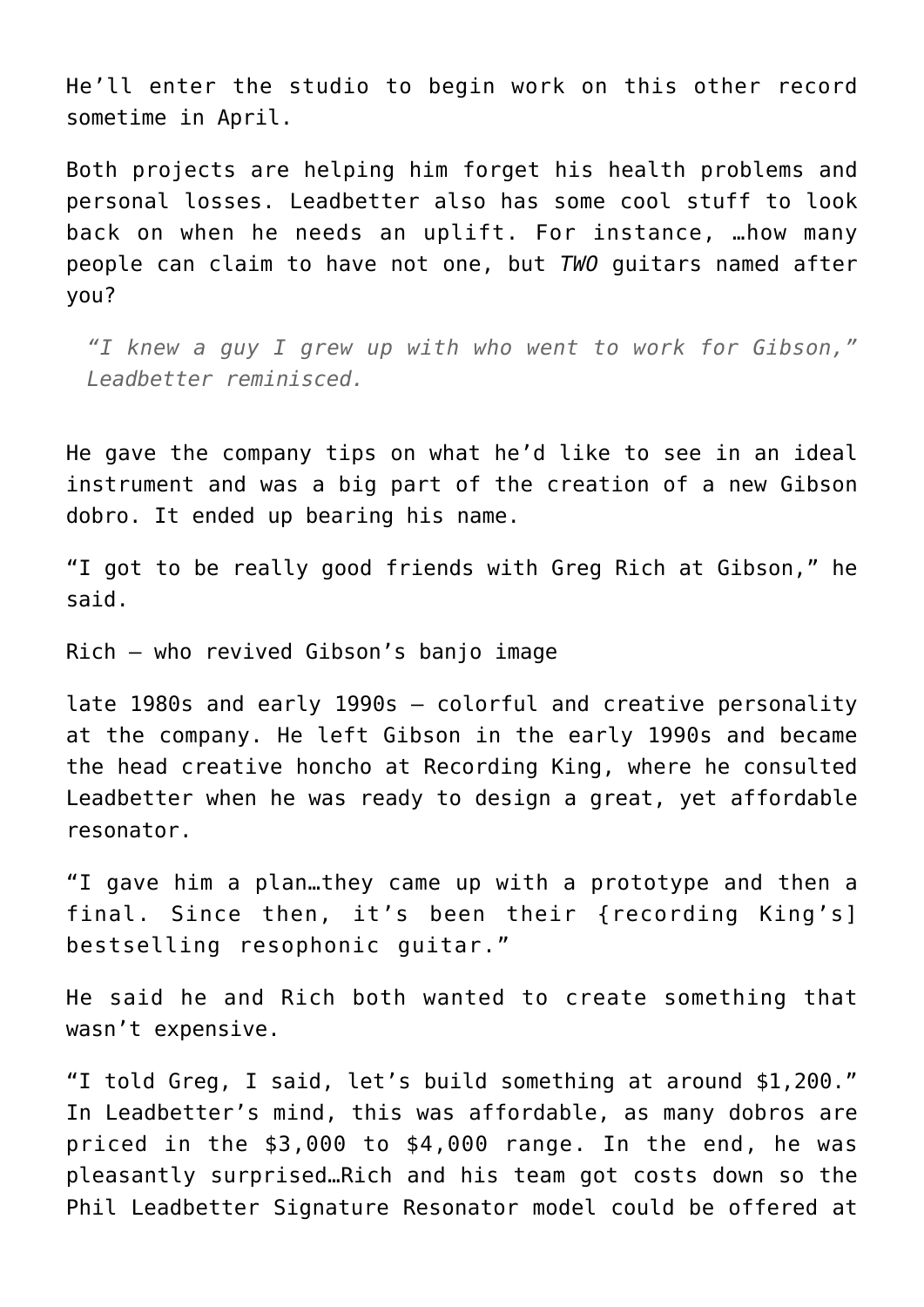a price point of just \$600. To Leadbetter, nothing at all was lost in making it affordable.

"These guitars are built so much better than my Gibsons," he said. "The quality control at Gibson got bad…but Recording King…their dobro…in these lists and player groups, everybody's got one. They sound good and people can take them where they don't want to take an expensive one and they don't have to sacrifice tone."

As Leadbetter focuses on getting well again, he's got a lot both past and present — to look forward to.

*"Right now, I'm just laying back a little and seeing what's happening. I just want to get playing again and be out there and seeing all of our friends."*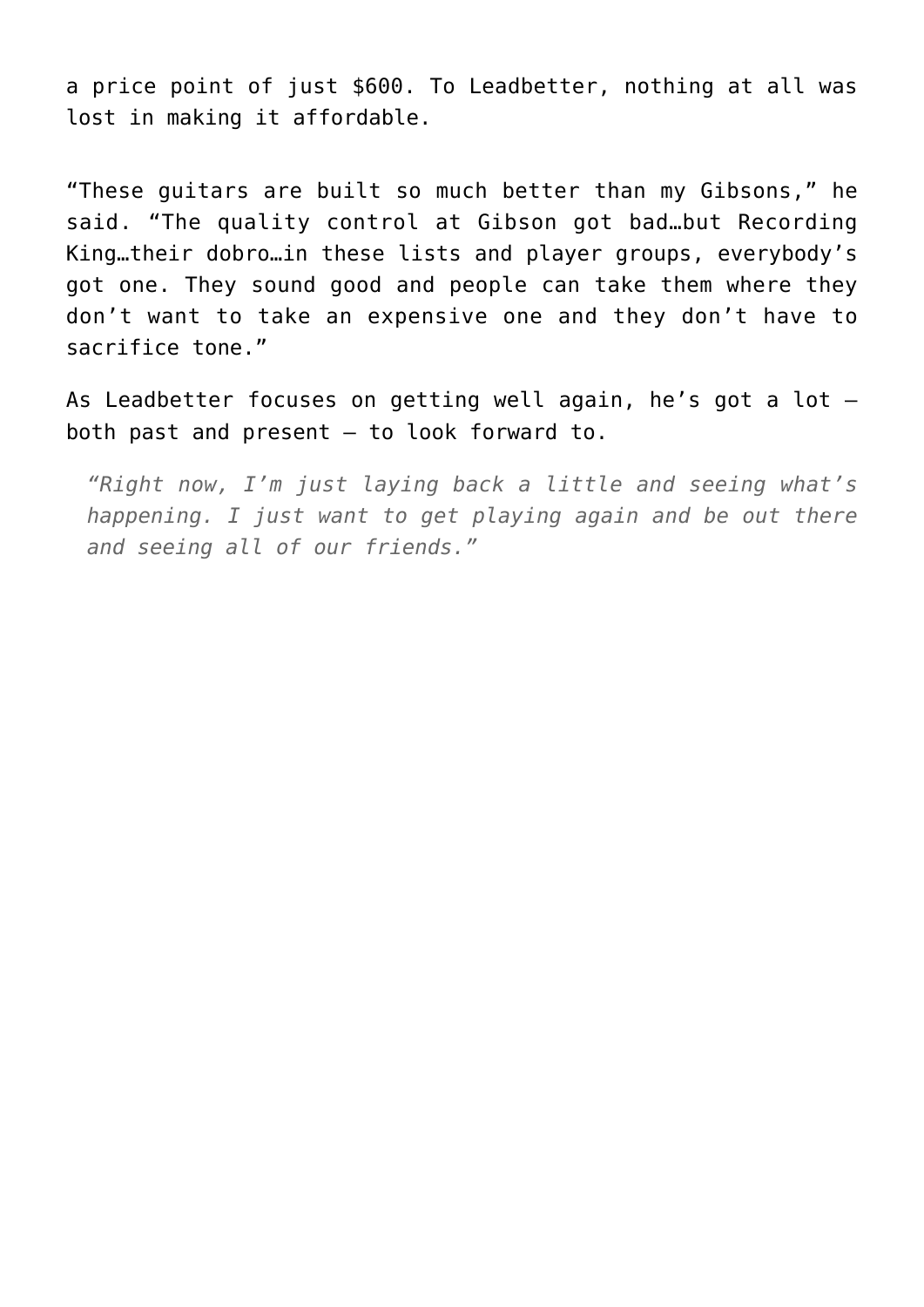

2005,2014 And 2019 IBMA "Dobro Player of The Year" 2008, 2009, And 2020 SPBGMA "Dobro Player of The Year" 2015 Member Atlanta Country Music Hall of Fame